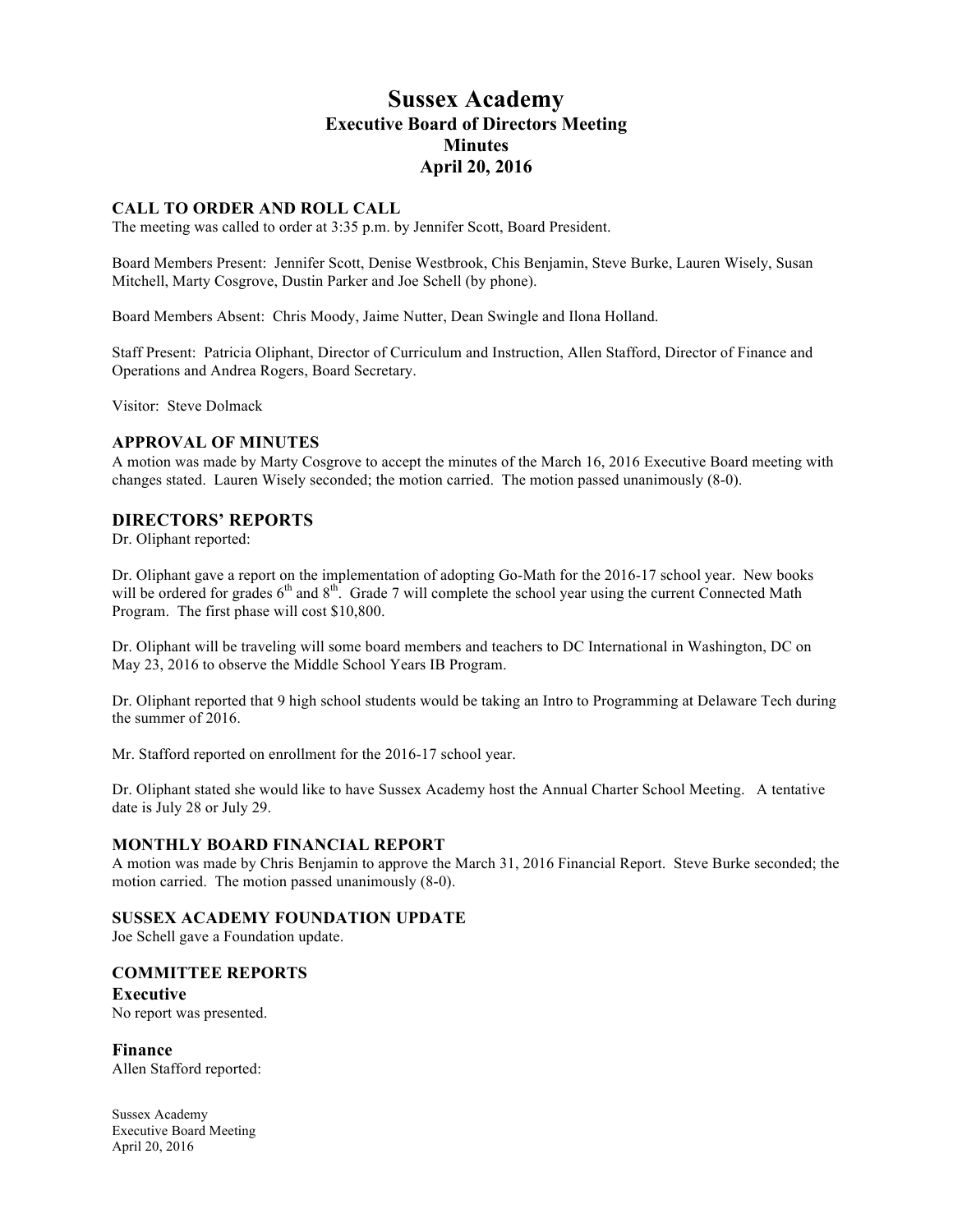1. May 1 unit count.

2. The next finance committee meeting will be held May 17.

3. The finance committee made a decision not to increase the activity fee for the 2016-2017 school year.

4. Mr. Stafford reported on the cost of school lunches increasing. Chris Benjamin made a motion to increase the cost of middle and high school lunches to \$3.75 and staff lunches to \$4.25. Marty Cosgrove seconded; the motion carried. The motion passed unanimously (8-0).

## **Recognition**

No report was presented

**Public Relations** Written report presented.

#### **Building and Grounds**

Joe Schell reported under Foundation Update.

## **Program Development**

Dr. Oliphant reported under Directors' Report.

# **Athletics**

Written report was presented.

**Legislative**

No report was presented.

## **Policy**

No report was presented. Susan Mitchell will submit Policy 501 at the May meeting.

# **Library**

No report was presented.

## **OLD BUSINESS**

Marty Cosgrove made a motion to approve Draft #2 of the 2016-2017 school calendar which includes a fall break the week of November  $7 - 11$ . Steve Burke seconded; the motion carried. The motion passed unanimously (8-0).

Dr. Oliphant stated that a high school committee will be planning graduation activities for the Class of 2017.

Jennifer Scott reported on board vacancies for 2016-17.

## **NEW BUSINESS**

Jennifer Scott reported on the Delaware Alliance for Nonprofit Advancement (DANA). Denise Westbrook made a motion to adopt DANA for board professional development. Chris Benjamin seconded; the motion passed unanimously (8-0).

## **PUBLIC COMMENTS**

There were no public comments.

#### **EXECUTIVE SESSION**

A motion was made by Jennifer Scott at 5:05 p.m. to enter Executive Session. Denise Westbrook seconded; the motion carried (8-0). A motion was made by Denise Westbrook 6:18 p.m. to come out of Executive Session. Marty Cosgrove seconded; the motion passed unanimously (8-0).

Sussex Academy Executive Board Meeting April 20, 2016